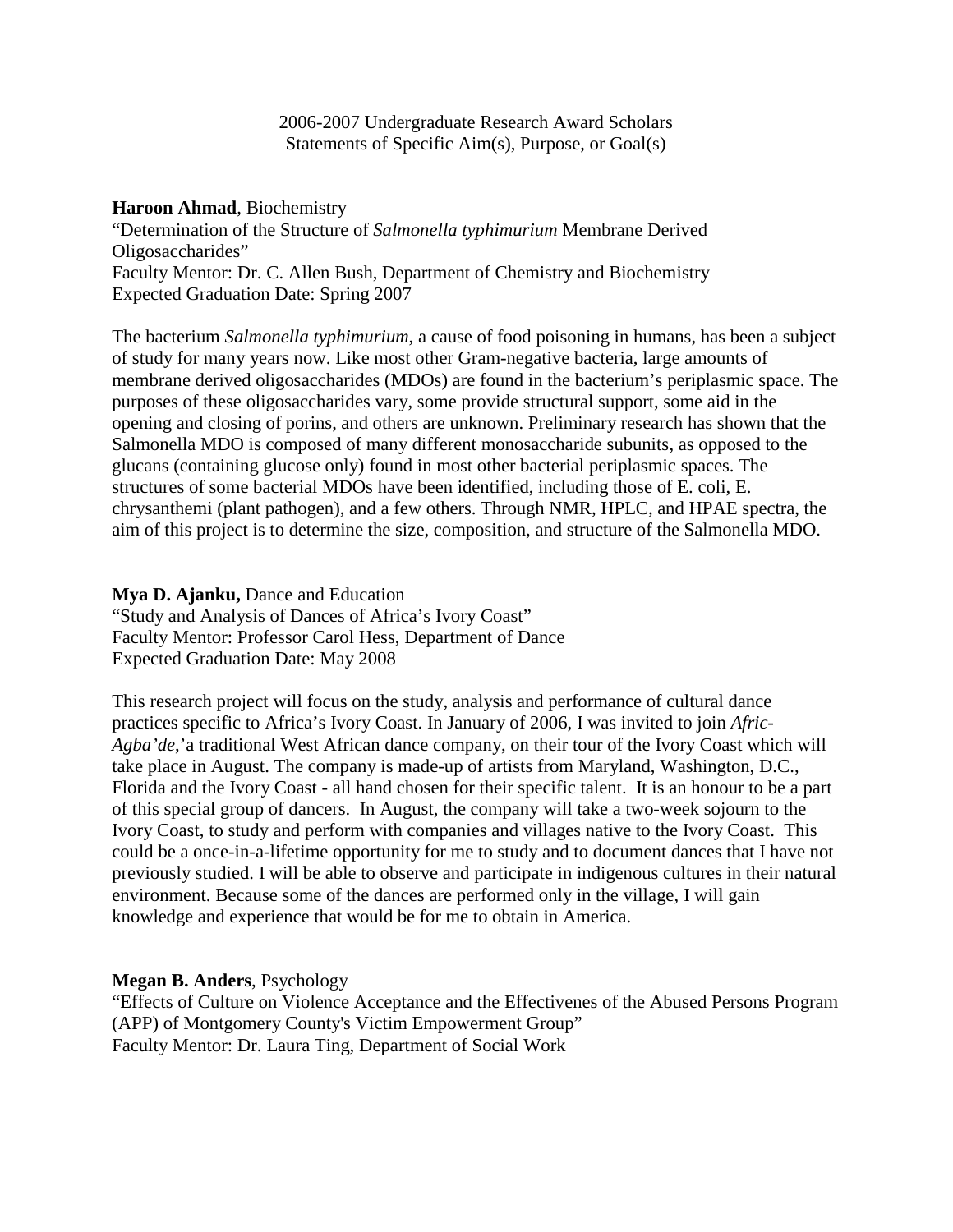#### Expected Graduation Date: Spring 2007

The goal of this study is to explore whether women who come from cultures in which domestic violence is generally tolerated will share such beliefs and have more difficulty accepting help. The purpose is to determine the effectiveness of a six session Victim Empowerment Group on abused women from various cultural backgrounds. The specific aims are to prove the following hypotheses: 1) Women from cultures/countries with high rates of domestic violence will have greater acceptance of violence against women. 2) Women from cultures/countries with high rates of domestic violence will find the Victim Empowerment Group less helpful.

### **William Becker (Billy),** Bio-Chemical Engineering

"Developing a Platform to be used for the Detection of Beta Amyloid Protein, a Protein Associated with the Development of Senile Plaques Found in Alzheimer's Disease" Faculty Mentor: Dr. Theresa Good, Department of Bio-Chemical Engineering Expected Graduation Date: May 2008

Currently, there are no diagnostics available for use in Alzheimer's disease prior to the death of the individual. Many people are investigating the development of different in vivo imaging and in vitro diagnostics that would enable the definitive pre-mortem diagnosis of the disease. While there are many possible markers for the disease, one protein that has been consistently associated with progression of Alzheimer's disease is beta amyloid. Beta amyloid is a 40 to 42 amino acid protein whose production and aggregation has been linked to different forms of Alzheimer's disease. The goal of this research is to create a platform able to specifically detect beta amyloid pre-mortem.

#### **Jonathan Bryant,** Biochemistry

"Structural Study of RFX5 Dimerization Domain" Faculty Mentor: Dr. Colin Garvie, Department of Biochemistry Expected Graduation Date: May 2008

MHCII molecules are required to initiate immune responses against bacterial infections in mammals. The production of the MHCII molecules is regulated by a cell-specific multi-protein complex. The regulatory factor X5 protein (RFX5) is the key DNA binding protein that initiates formation of this complex. Little is known about the structure of the domains of RFX5, yet previous studies in the Garvie lab have identified a 165 amino acid region of RFX5 that comprises the dimerization domain. However, this domain did not provide crystals that were suitable for solving the crystal structure of the dimerization domain. Previous studies have shown that crystallization of small protein domains can be induced by crystallizing the domain fused to the maltose binding protein (MBP). We hypothesize that the dimerization domain of RFX5 will crystallize as a fusion protein with MBP. To address this hypothesis, I intend to express and purify the MBP-dimerization domain fusion protein, confirm that it forms a dimer, and then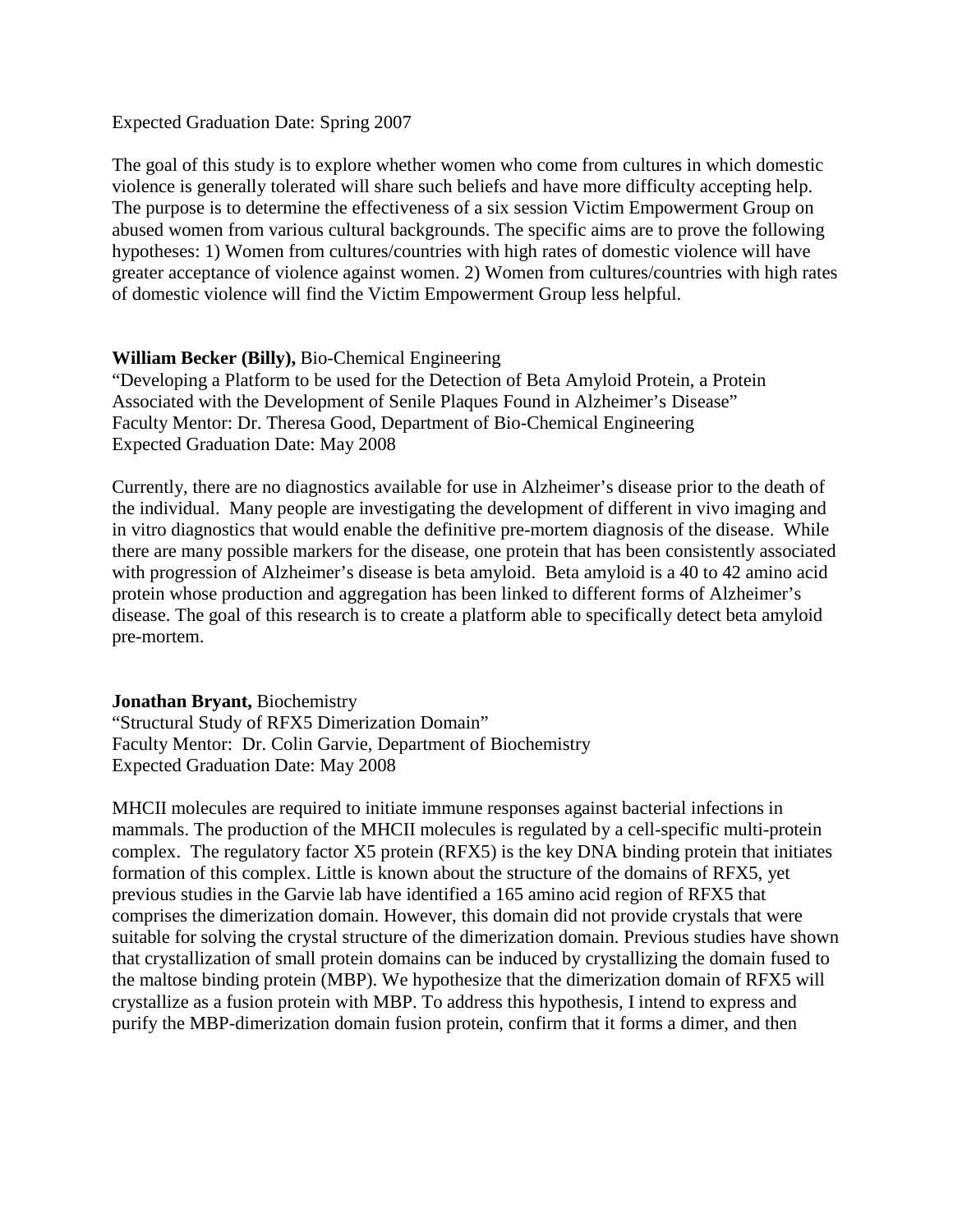perform crystallization trials. Crystals obtained will be used to solve the structure of the dimerization domain by X-ray crystallographic methods. This information will help our understanding of RFX5's role as part of the regulation complex, as well as provide a further understanding of protein-protein interactions between the proteins that regulate MHCII production.

**Irene Colorado,** Visual Arts-Animation

"Body" Faculty Mentor: Professor Cathy Cook, Department of Visual Arts -- Film/Video Expected Graduation Date: Spring 2006

The goal of this project is to create a rotoscoped animated film approximately 6 minutes in length that will allow me to analyze human anatomy and show a mastery of live-action human movement through the study of dance. To produce this I will be collaborating with dancers, as well as an actress to explore the aesthetics of the movement our bodies are capable of. I plan to work with a student from the Music Department at UMBC to compose an organic and instrumental soundtrack. As a junior in the animation track of the Visual Arts major, I have gained experience in timing, organization, and software packages for animation. However, there are other important skills I would like to acquire to succeed in the world of animation. Through this venture I will be exploring and gaining knowledge about anatomy, movement, acting, and dance. For example, choreographing the dance will give me the opportunity to investigate both the abilities and limitations of human physical movements. I look forward to collaborating with Dance and Music majors, something I would like to do more of in the future.

### **Sumita Das**, Information Systems

"Improving Software Maintenance through Better Documentation" Faculty Mentors: Dr. Wayne Lutters and Dr. Carolyn Seaman, Department of Information Systems Expected Graduation Date: Fall 2006

Finding and using software documentation has long been a challenge in supporting (modifying, enhancing, adapting) operational software. Time, money, and human resources are often wasted in creating documentation that is not helpful to software maintainers. These resources can be used more efficiently if we are able to identify what types of documentation are useful during the maintenance process. The purpose of this study is to better understand the sources of information that are helpful when maintaining software and to identify practices in using these resources. Our goal is to make documentation a more dependable and valuable source of information during the maintenance process.

**Jenélle Dowling,** Biological Sciences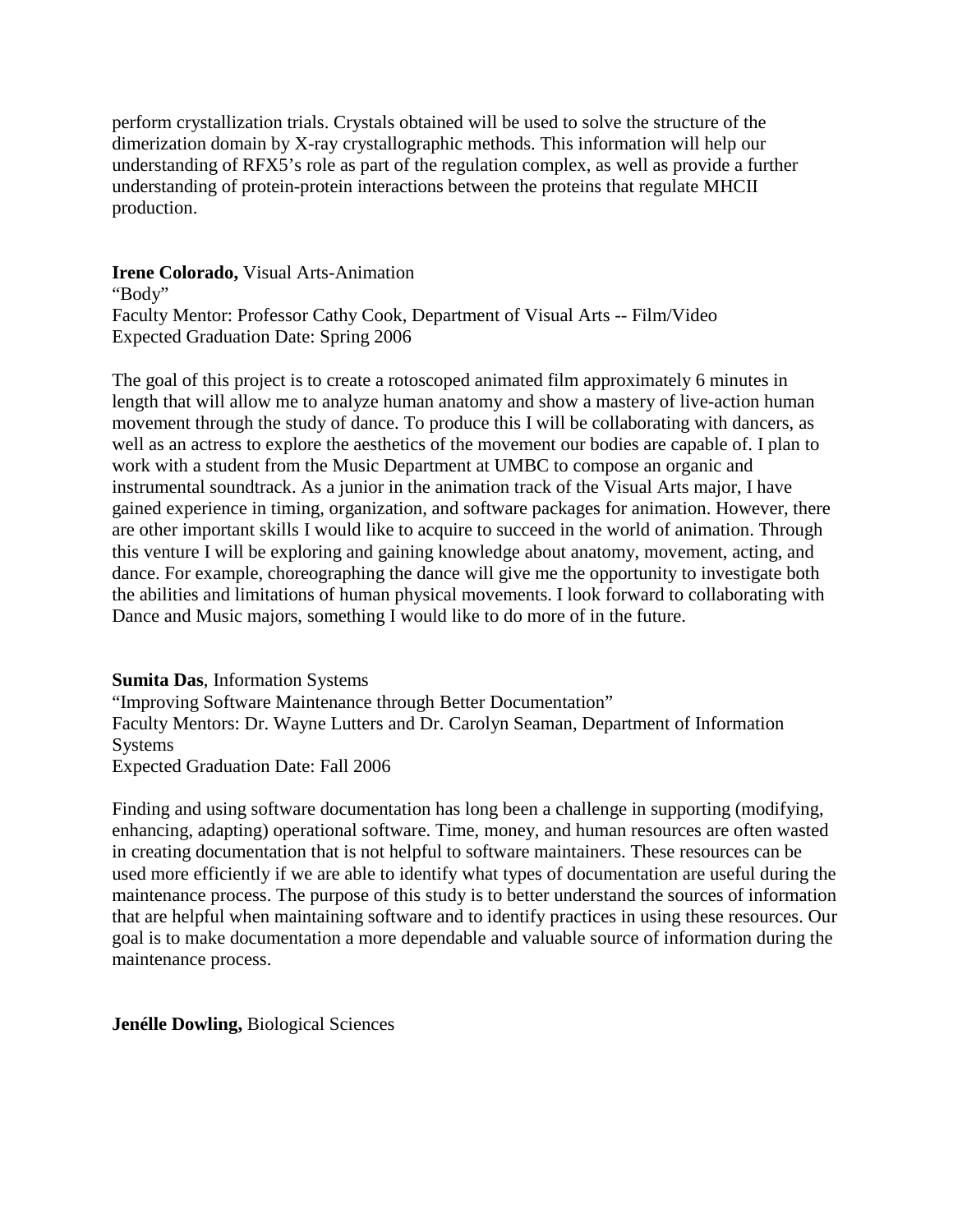"Field Research on Female Streak-Backed Oriole Behavior: Why Are Females as Brightly Colored as Males?" Faculty Mentor: Dr. Kevin Omland, Department of Biological Sciences Expected Graduation Date: May 2007

Over the last few decades, biologists have been intrigued by color variation of birds in different geographic regions. A sharp contrast exists between birds that live in northern latitudes and those living in southern latitudes. In many cases, northern species have bright males and dull females, whereas both sexes of southern species often have bright plumage. One species that exhibits bright coloration in both sexes is the Streak-backed Oriole of Mexico (*Icterus pustulatus*). In the summer of 2006, I will join a project to study the coloration of the Streak-backed Oriole in Mexico, where I will collect behavioral information on this tropical oriole species. The project will focus on testing two prominent hypotheses for the purpose of bright female coloration in tropical species. This project closely parallels the previous behavioral work that I have conducted with two northern oriole species that breed on UMBC's campus. Completion of this current project will allow me to make temperate/tropical behavior comparisons. Overall, this research will contribute significantly to our understanding of the function of bright female coloration in birds. This project will take place in Morelos, Mexico within the Sierra de Huautla Biosphere Reserve. The research will be conducted over approximately three months between May and August of 2006.

# **Jessie Dulaney**, Theatre "Acting from a Musical Approach" Faculty Mentor: Professor Colette Searls, Department of Theatre Expected Graduation Date: Spring 2007

As a Theatre major pursuing a Bachelor of Fine Arts in Acting degree, I have found enjoyment in many types of drama and theatre, but the interest I have for musical theatre does not compare. This research will help me to explore the discipline of musical theatre at one of these three training programs: Manhattan School of Music, Collaborative Arts Project 21, or Circle in the Square Theatre School. The Manhattan School of Music Professional Musical Theatre Workshop features classes in song and scene preparation, dance and movement, audition technique, career management, and individual vocal and dramatic coaching. The Collaborative Arts Project Professional Musical Theatre Training Program offers most of the same courses with an addition of musical theory and a full dance program. The Circle in the Square Summer Musical Workshop also offers those courses along with classical text analysis, speech, and physical acting. All of these workshops are located in New York City which is the best resource for an actor. While in New York City I can become familiar with directors, producers, and casting agents while appreciating the great theatre the city has to offer. With the new skills I gain in musical theatre, I will become more ready for my career field and find a new enthusiasm for my art.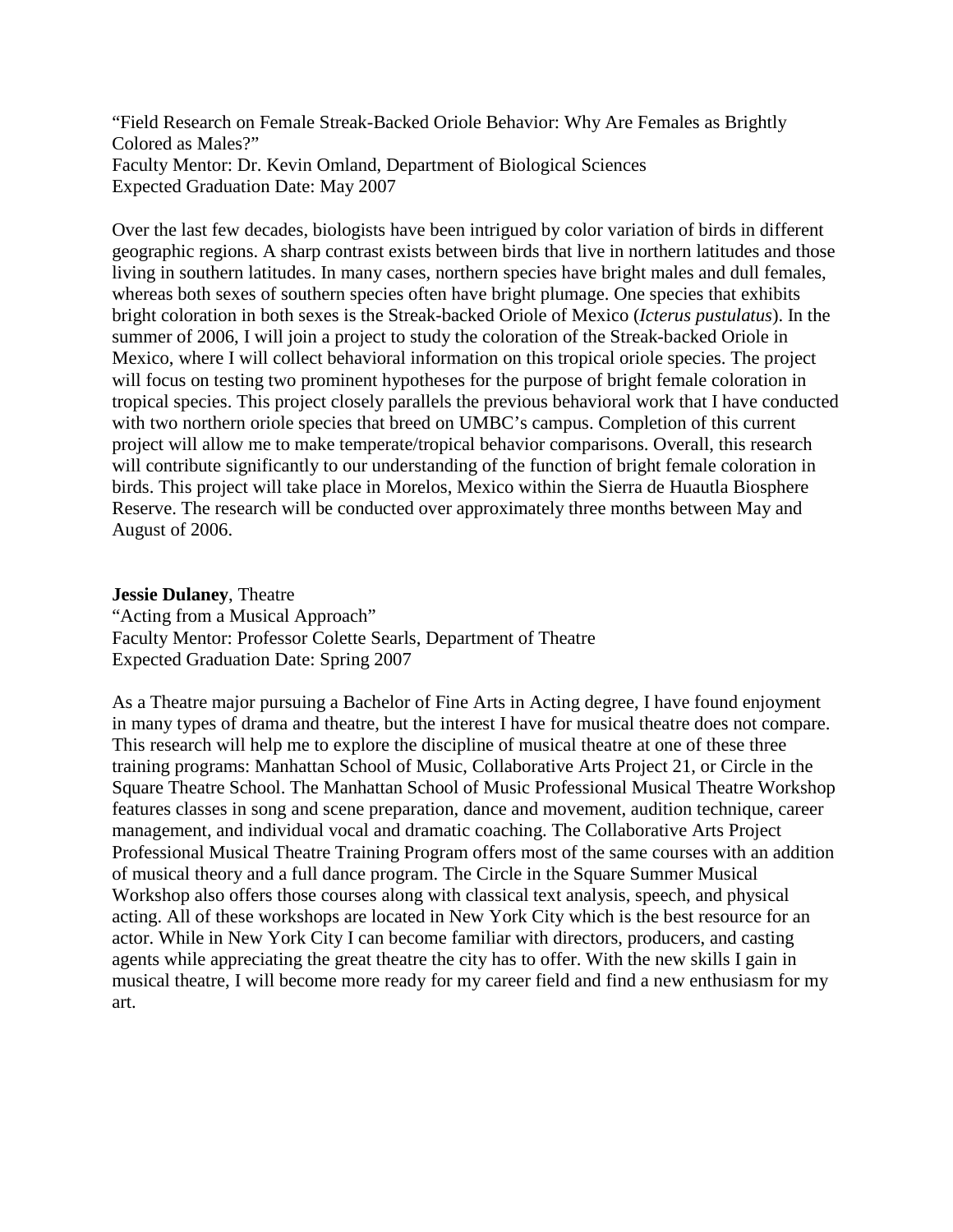**Lisa Fecteau**, Dance

"Expanding My Horizons: Summer Study at Broadway Dance Center" Faculty Mentor: Professor Doug Hamby, Department of Dance Expected Graduation Date: Spring 2007

I will create an original choreographic work for the UMBC Senior Concert. The piece I choreograph for the concert will be based on the various styles I will learn while dancing at the Broadway Dance Center in New York this summer. I will also be teaching a master class for the UMBC Dance Department implementing what I have learned while dancing in New York.

### **Christie Finn**, Music

"Movement and the Singer" Faculty Mentor: Professor David Smith, Department of Music Expected Graduation Date: Spring 2007

With the Undergraduate Research Award, I plan to continue conducting my personal investigation in the field of classical (operatic) vocal studies. This time, my research will be centered in the area of movement—the physical relationship and presence of the body of the singer and how this relates to the music and drama produced. I plan to use the Undergraduate Research Award to attend the highly acclaimed summer vocal/movement program at the Wesley Balk Institute in order to study with well-known experts on this topic. Through this research, I will become more educated on the human body and the methods with which to engage oneself entirely in singing and acting, and this concentrated work will ultimately help me become a better singer. Side products of my research will include my senior recital (and perhaps a second recital during my senior year), graduate school auditions, and a performance of Luciano Berio's "Sequenza III" at URCAD 2007 (a piece which combines movement, acting, and singing and is exceedingly difficult). I also plan to teach other singers at UMBC what I have learned as I work in and with the UMBC Vocal Arts Ensemble.

### **DeLeon L. Gray**, Interdisciplinary Studies

"Social Predictors of Academic Achievement Motivation in Adolescent Mothers" Faculty Mentor: Dr. Charissa Cheah, Department of Psychology Expected Graduation Date: Spring 2007

This study focuses on social support received as a predictor of the academic achievement motivation of approximately 100 adolescent mothers ranging from ages 15-19 in Baltimore City. The quality of the relationship between the adolescent mother and her biological mother is expected to be the key predictor of academic achievement motivation. The data for this study will come from an ongoing study at UMBC entitled project ADVANCE. Adolescent mothers will be recruited from the Paquin alternative school for adolescent mothers and various hospitals and clinics in Baltimore, MD. The results from this study will be used by policy makers in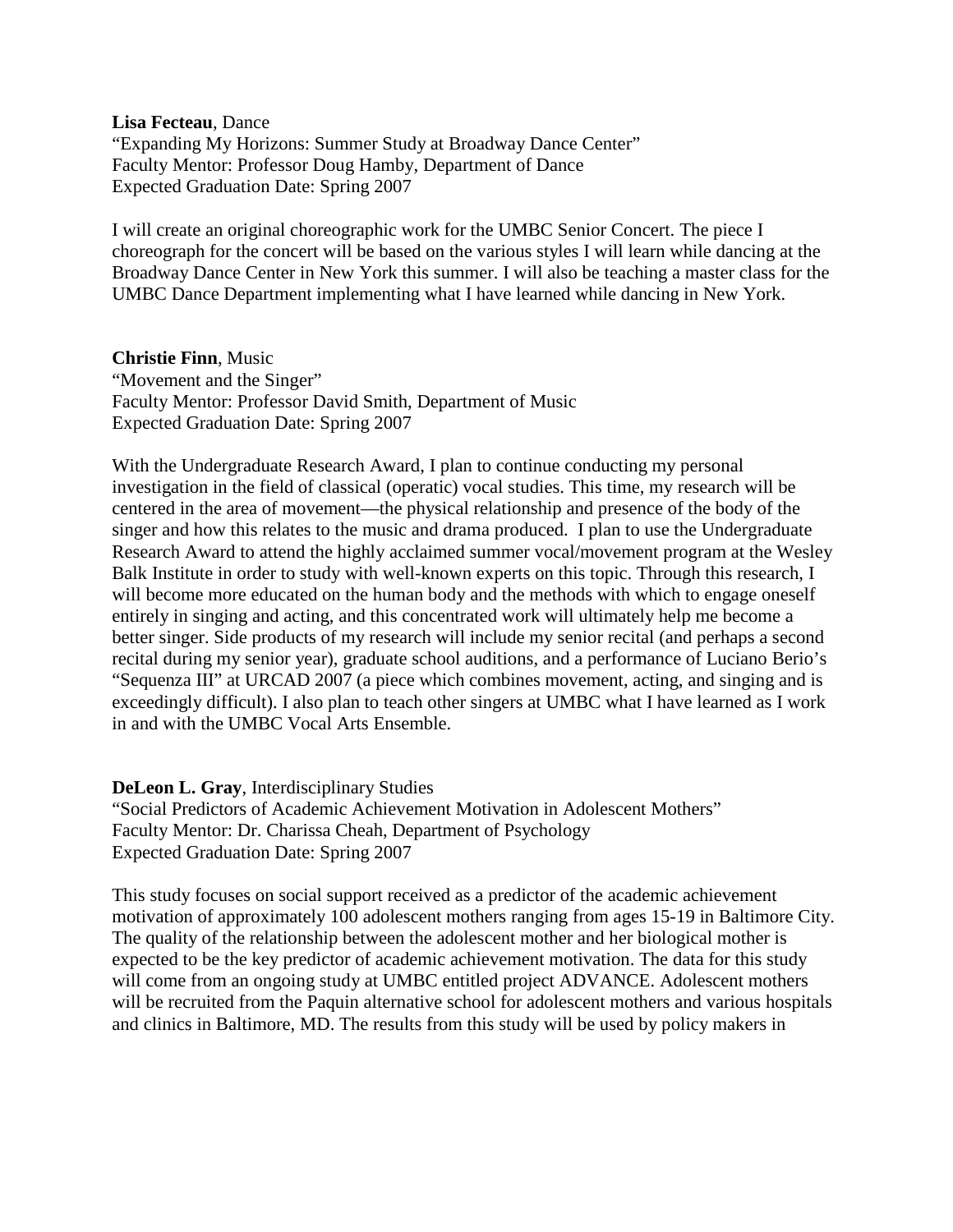assessing and funding current and future educational programs for the educational attainment of adolescent mothers.

## **Eric Anthony Grollman,** Sociology

"Traditional and Modern Homophobia at UMBC" Faculty Mentor: Dr. Fred L. Pincus, Department of Sociology Expected Graduation Date: Spring 2007

Throughout the past century, the world has witnessed the increasing visibility of individuals who are lesbian, gay, bisexual, transgender, and queer (LGBTQ), as well as the emergence of LGBTQ social and political movements. Along with sexism and racism, as well as all other forms of prejudice and discrimination, homophobia - defined as intense fear or hatred of LGBTQ individuals – has, and continues to, plague our world and the lives of LGBTQ people. Within the last few decades, scholars and lay people have declared that homophobia is declining, especially in institutions of higher education. However, much like modern racism and modern sexism, some scholars are saying that it is traditional homophobia that is on the decline, whereas modern homophobia is now on the rise. This study serves to record and analyze the levels of traditional and modern homophobia within the undergraduate student population of UMBC, as well as to explore any relationships that may exist between homophobia and individual attributes, such as gender, race/ethnicity, class, class standing, major, religion, and political affiliation.

### **Crystal M. Healy**, Environmental Science

"Consumption of Transgenic Corn by Aquatic Detritivores: Impact on Higher Trophic Levels" Faculty Mentor: Dr. Christopher M. Swan, Department of Geography and Environmental Science

Expected Graduation Date: Spring 2007

Laboratory studies have shown that leaf litter from genetically modified Bt corn negatively affects the feeding patterns of aquatic detritivores, specifically isopods. Isopods exposed to Bt corn leaves tend to consume less than isopods exposed to normal corn leaves. This is due to chemical properties of Bt corn that make it less sustaining to consumers, thus providing less energy and lowering resource quality. Since most detritus-based food webs are controlled by food resource abundance and/or quality, low quality detritus may cause changes in consumer size and population growth rate, reducing feeding rate and efficiency for top carnivores (Reutz et al. 2002). Omnivorous invertebrates that consume detritus may become less omnivorous when exposed to Bt corn. Strict carnivores, too, may change their feeding/growth rate in response to low quality detritus. In this study I will attempt to discern more clearly the effects of Bt corn on aquatic predators that feed on detritivores, such as diving beetles and caddisflies, by measuring the breakdown rate of both Bt and non-Bt corn exposed to different combinations of consumers.

**Askia Hill**, Computer Engineering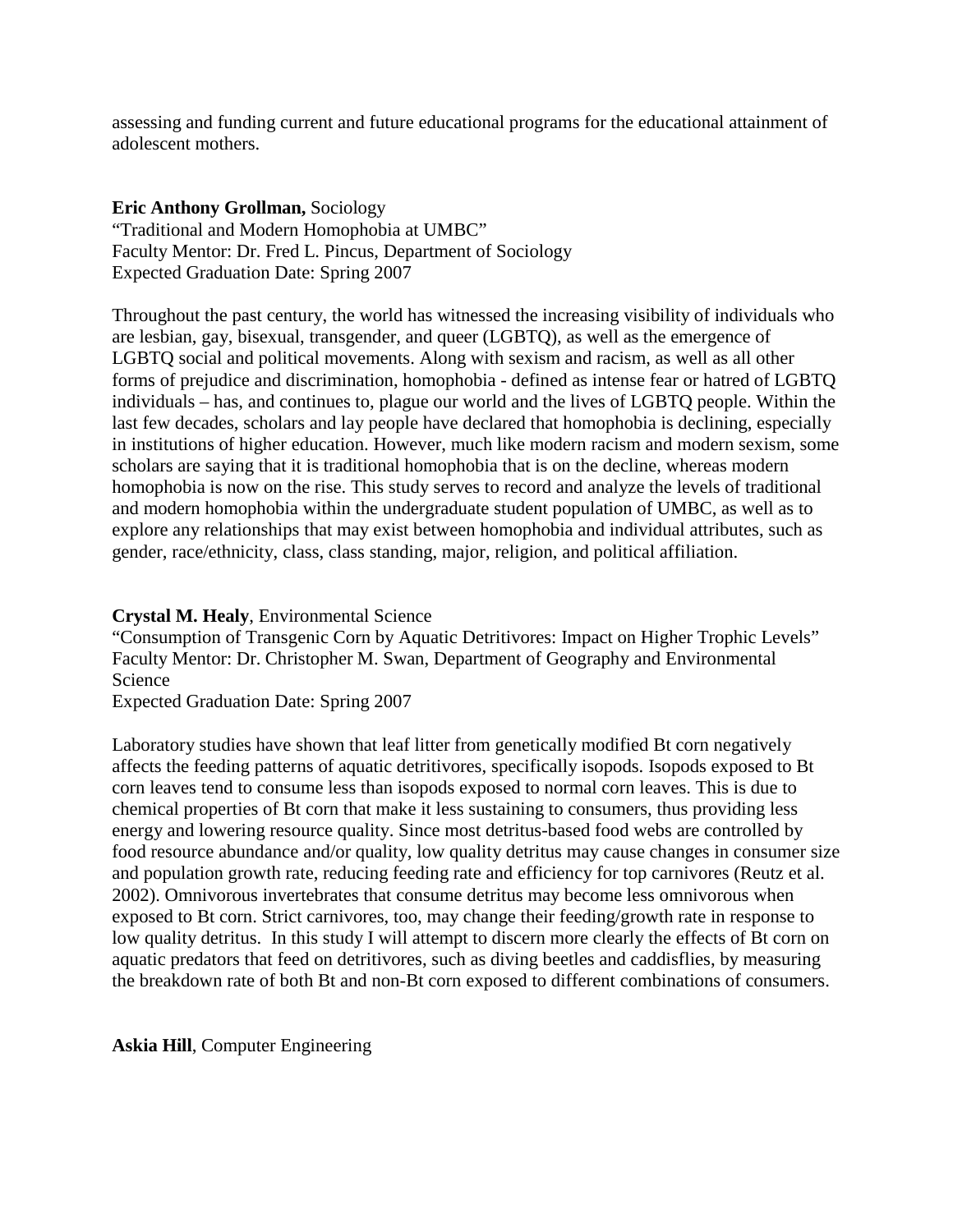"Autonomous Flying Control Systems for Mini-flying Robots" Faculty Mentor: Dr. Fow-Sen Choa, Department of Computer Science and Electrical Engineering Expected Graduation Date: May 2008

The complete goal of this project is to construct a reconnaissance robot that can fly autonomously with build-in artificial intelligence to replenish it own power until completing its mission to identify a location with explosive or toxic chemicals. Within the one year period, I will focus on the part of the full project that is to build a flying system controlled by a remote computer through radio channels. Eventually when the control subroutines are completed they will be loaded to an industrial control chip including a CPU and memories and installed into the flying robot.

#### **Serina Jensen, Daniel Staples, Jonathan Williams**, Physics

"Evaluating the Predictive Accuracy of the WRF Model in Assessing Wind Resource at High Resolution"

Faculty Mentor: Dr. Lynn Sparling, Department of Physics Expected Graduation Date: Spring 2007

In light of the human cost of energy sources such as coal and the negative impact on the environment of using oil, an interest in studying renewable energy sources such as solar power, wind power and bio-mass technology has been renewed. Wind energy draws electrical energy from the mechanical energy of spinning turbine blades. It provides a clean, sustainable and inexhaustible energy source. But in order to assess the wind power resource at any site, one must use weather forecasting models to accurately predict wind patterns in the region. On a large scale, these models have relatively good accuracy in determining the patterns of wind, however, in an urban setting, obstacles and terrain complexity affect the wind patterns. The goal of this research project is to evaluate the predictive accuracy of the most recent version of the Weather Research Forecasting model (WRF) at high resolution over complex terrain. With this knowledge, we will then proceed to assess the wind resource on the UMBC campus and the feasibility of using wind power at UMBC.

### **Simonne Jones**, Biopsychology

"Bridging the Gap between HIV/Aids and Awareness in Ghana, Africa" Faculty Mentor: Dr. Cindy Schaeffer, Department of Psychology Expected Graduation Date: Spring 2008

The study will evaluate the effects of HIV/AIDS awareness and its impact in the children in Ghana. Working for Full Circle, a non-profit organization, serving as a faculty member a local community around the Akupim South District, I will be responsible for educating children in specified curriculum including math, science, and HIV/AIDS awareness, as part of the program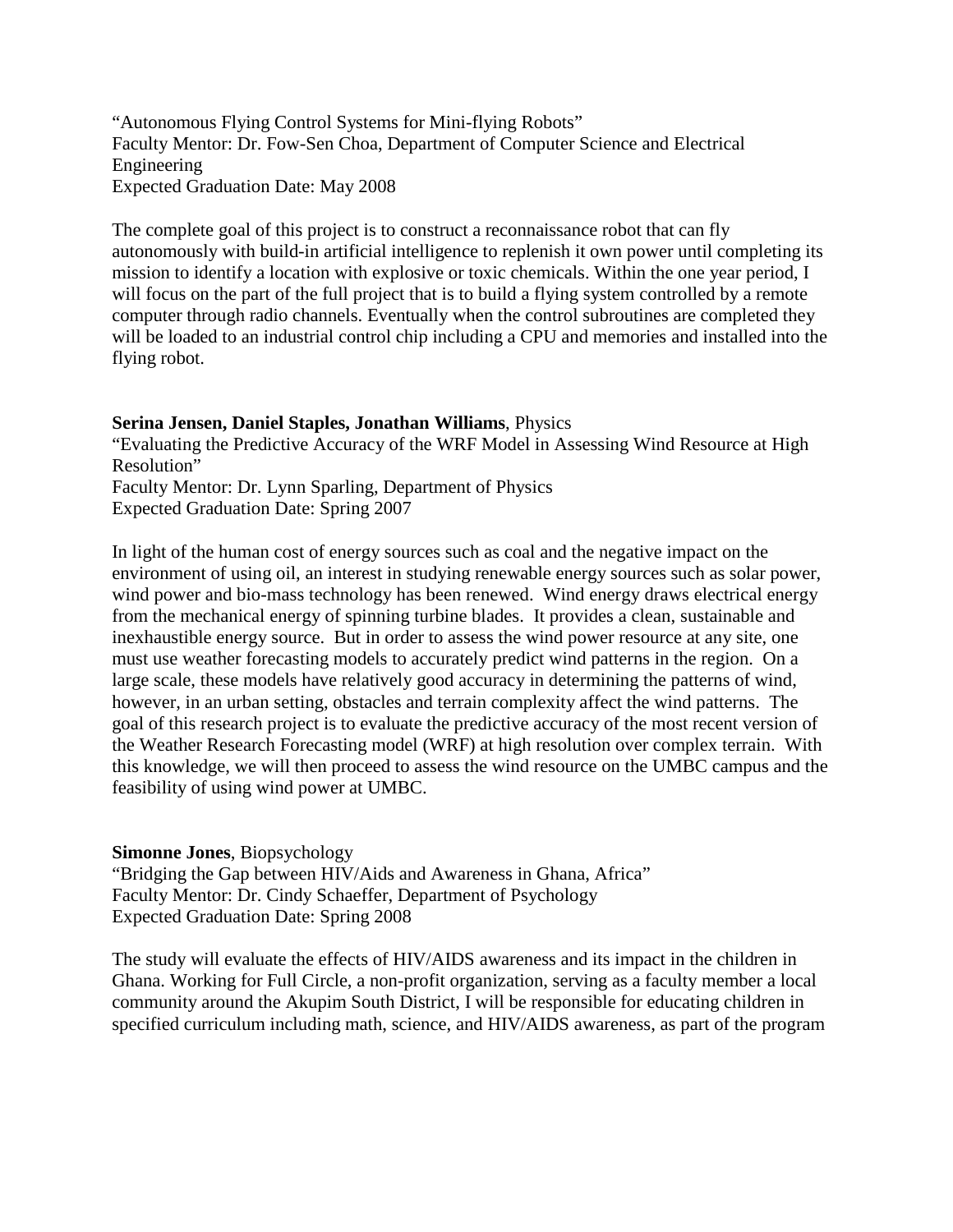of the AIDS education. I will be documenting and evaluating the level of AIDS awareness in the children in Ghana and the effect that it has had on their lives. This will be accomplished by a self report instrument given to the children being taught before and after the HIV/AIDS curriculum has been implemented. From this data an evaluation of the effectiveness of the curriculum in the schools and realistically educating the children on HIV/AIDS will be evaluated in order to aid Full Circle in developing their future HIV/AIDS curriculum. The level of awareness in the children may affect the presence of AIDS in Ghana in the future. By educating the children on the facts, it could alleviate anxiety of stigma and discrimination in getting tested. The results from this study could raise awareness about the health disparities specifically caused by HIV in Ghana, a country not immediately brought to mind when considering the AIDS epidemic in Africa, yet it is significantly impacted.

**Zach Kaufmann**, Interdisciplinary Studies "The Poetry and Translations of W.S. Merwin" Faculty Mentor: Dr. Piotr Gwiazda, Department of English Expected Graduation Date: Spring 2008

Over the past half-century, W.S. Merwin has become one of the most widely read and influential American poets. He has published more than twenty books of poetry and five books of prose, winning the Pulitzer Prize, the Tanning Prize, the Bollingen Prize, and the Lannan Lifetime Achievement Award, among others. Yet W.S. Merwin is also a respected translator of many languages (notably French and Spanish). His translations of *The Song of Roland*, Dante's *Purgatorio*, and the poetry of Osip Mandelstam and Pablo Neruda, have earned him much critical acclaim. My research aims to understand the connections between W.S. Merwin's poetry and translations, focusing specifically on his *First Four Books of Poems*, which often use classical poetic forms (the sonnet, the ballad, the villanelle, etc.) and mythic figures.

**Dorothy Kenny**, Biology and History

"Seeing through the Smoke: The Interaction between Science and Policy from the 1952 London Smog through the Clean Air Act of 1956" Faculty Mentor: Dr. Dan Ritschel, Department of History Expected Graduation Date: 2008

Between December 5th and 9th, 1952, greasy, brown smog had swallowed up London, marking the beginning of a four month environmental epidemic. Four years Later, British Parliament passed the 1956 Clean Air Act which established smokeless zones in a number of industrial areas. These events seem to have an obvious correlation. However when we look at the statistics, along with the social and political factors of the time, things get rather sticky. The Minister of Health later reported that 6,000 had died due to smog in 1952, shoving off excess illness and death in the winter of 1953 as part of an influenza epidemic. This figure has just recently been disproved and doubled by epidemiologists Michelle Bell and Devra Davis in their recent analysis of medical records, insurance claims, health reports, and air pollution concentration levels. My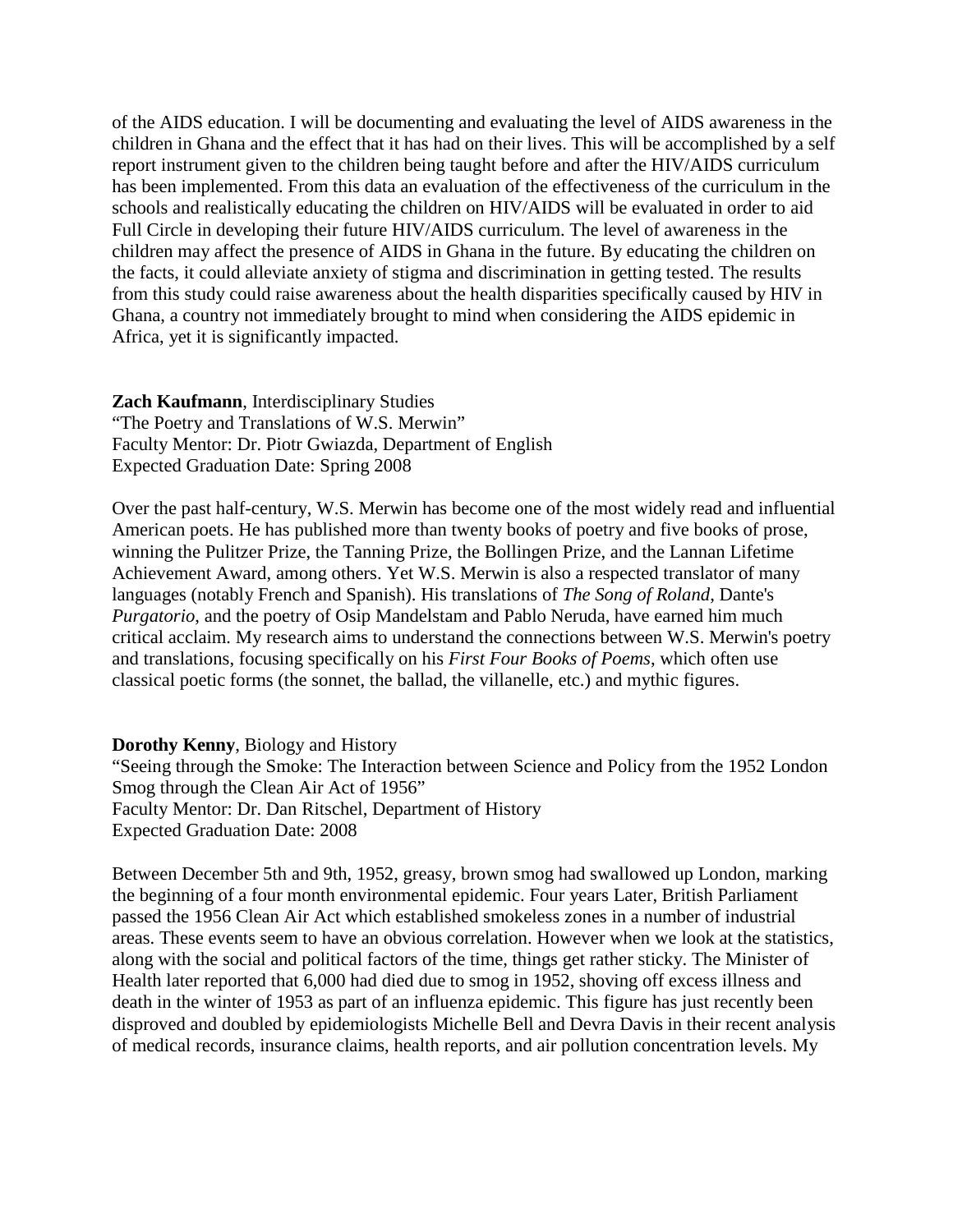research will focus on the links between the 1952 environmental catastrophe and the environmental legislation of 1956, focusing specifically on how the human health research available at the time aided and guided decision making. What were the health factors, scientific knowledge and political circumstances that persuaded British Parliament to pass the Clean Air Act? I specifically want to find the scientific research cited, the human health concerns studied, the political or industrial issues raised, and the recommendations discussed by Parliament before passing the Act in 1956. In the end, I will have assessed the degree to which scientific knowledge and expertise played a role in environmental policy, as well as the interplay between science, politics and policy-making in the passage of the 1956 Clean Air Act.

### **Lynna Kiere**, Biology

"Exploring Female Coloration in Streak-Backed Orioles: Variation, Behavior, and Evolution" Faculty Mentor: Dr. Kevin Omland, Department of Biological Sciences Expected Graduation Date: Spring 2008

My goal is to carry out a study on female coloration in Streak-backed Orioles (*Icterus pustulatus*) at the Sierra de Huautla biosphere reserve in Morelos, Mexico. Unlike many temperate species with bright males and dull females, this tropical species (related to the familiar Baltimore Oriole *I. galbula*) has strikingly colored males and females (Omland and Hofmann 2006). Quantifying the variation between several age and sex classes will reveal important information about why female Streak-backed Orioles are elaborately colored. In order to further investigate female brightness in Streak-backed Orioles, I will address three questions: 1) is there overlap in color between male and female adult plumage? 2) Is there equal variation in adults of both sexes? 3) How much variation is there between young birds of the same sex? Quantifying variation will lead to important insights about the overall variability of female color, the strength of selective forces on males versus that on females, and the general age at which variation becomes evident. Addressing these questions will contribute to a better understanding of the adaptive function of bright females in this species. Furthermore, the types of questions this project asks are not unique to Streak-backed orioles; the factors responsible for variations in the elaborateness of female coloration are unclear for many species. Therefore, this research is not restricted to birds and could lead to insight across a wide range of species.

### **Anna Kuklova**, Psychology

"Parental Autonomy Development in Immigrants from the Former Soviet Union" Faculty Mentor: Dr. Charissa S. L. Cheah, Department of Psychology Expected Graduation Date: Spring 2007

The purpose of the proposed research project is to explore the parental practices and children's autonomy development among the Russian-speaking community in the Baltimore area. Specifically, we aim to examine parental autonomy development in their children, and its relations to (1) academic motivation, (2) psychological well-being and (3) risk-taking behavior. This research hopes to achieve a better understanding of the legacy of Soviet culture and the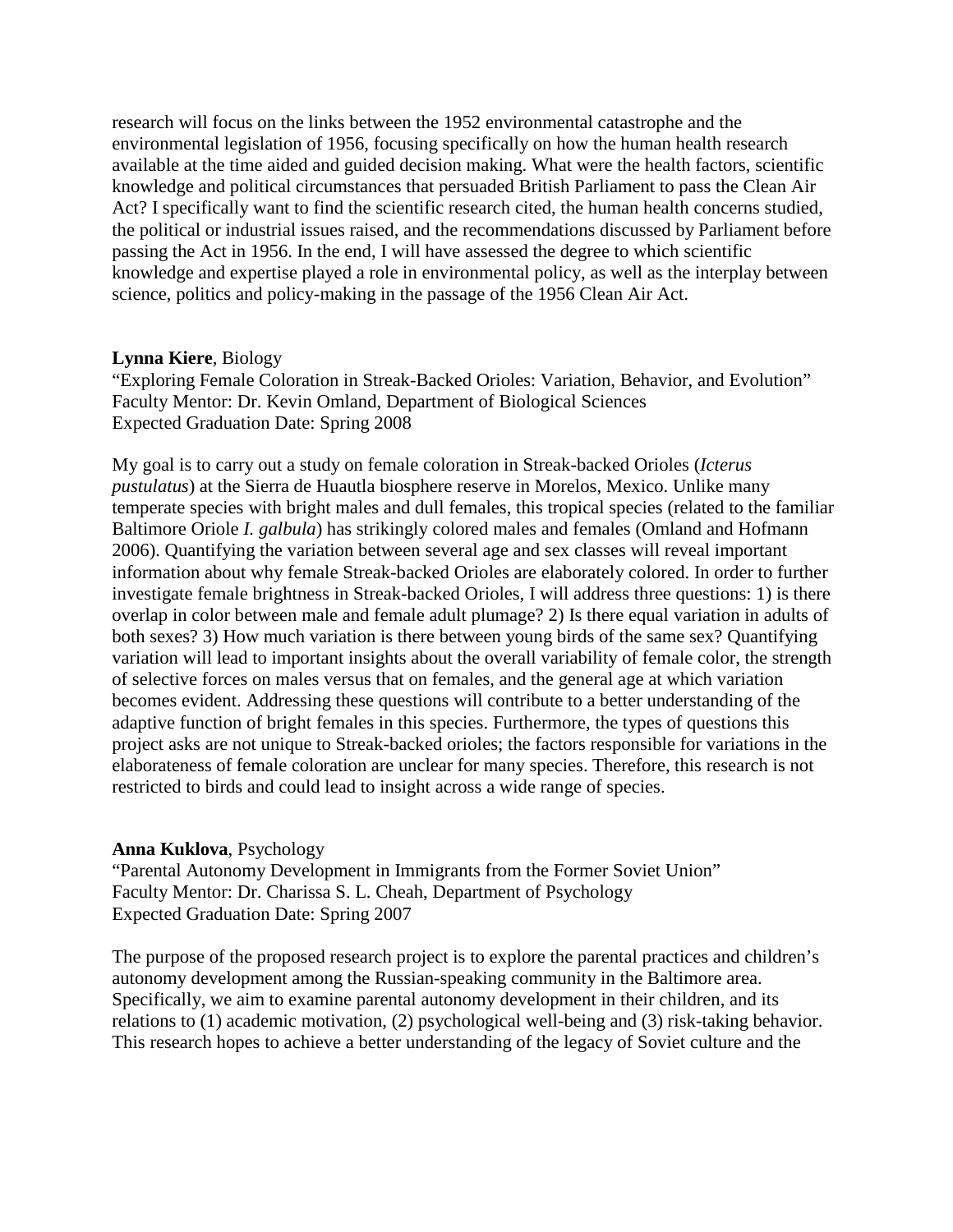parenting practices of post-USSR generations who immigrated to the United States, and their adolescents' development.

#### **Matthew Loftus**, Chemistry

"Laser-Stimulated Raman Spectroscopy as a Method for Remote Atmospheric Sensing Technology" Faculty Mentor: Dr. Lisa Kelly, Department of Chemistry and Biochemistry Expected Graduation Date: May 2007

This project seeks to use Laser-Stimulated Raman Spectroscopy (LSRS) to probe various gases and vapors and eventually provide both theoretical and experimental fundamentals of LSRS for building remote, or stand-off, sensing systems in homeland defense or other atmospheric applications. Raman spectroscopy is a promising field for optical detection of these agents because it can characterize different substances based on peak wavelength, its peak strength is directly related to concentration, and the remote sensing can be done by monitoring back scatterings. The initial stages of the work have been devoted to finding optimal conditions in terms of pressure and laser power in order to rationalize the signal intensities and developing a system for characterizing gases like hydrogen, methane, and propane. Later stages, which may last until spring 2007 will involve measuring LSRS signals from a variety of pure gases and gas mixtures.

#### **Jacob McGill**, Chemical Engineering

"Stochastic Modeling of the Growth of the Influenza Virus" Faculty Mentor: Dr. Mariajose Castellanos, Department of Chemical Engineering Expected Graduation Date: Spring 2007

Our goal is to develop a basic mathematical framework that models virus and host interactions, exhibiting all possible outcomes of virus infection. The preliminary stage is to mathematically describe the assembly of a virus multiple components within an infected cell in its different stages, beginning with subviral particles (Webster *et al*, Mar 1992) followed by virion completion (Fujii *et al*, Dec 2002). The first step in modeling any biological system is to begin with the most relevant pathways of the organism of interest (Vreede *et al*, Apr 2004), in this case a virus, and proceed sequentially to form a successful model that can increase in complexity by adding more pathways (Hinshaw *et al*, June 1994) or regulatory schemes and finally removing underlying assumptions. By creating as general a model as possible, we will be able to apply it to any virus system with a minimal number of changes. This general model could allow us to study many different types of viruses without significant time spent creating a specialized model for each new virus of interest.

**Truc Nguyen**, Visual Arts and INDS: Multimedia Communication and Marketing "A Window on Immigration: A Documentary on Four Generations' Journey to America" Faculty Mentor: Professor Christopher Peregoy, Department of Visual Arts Expected Graduation Date: May 2007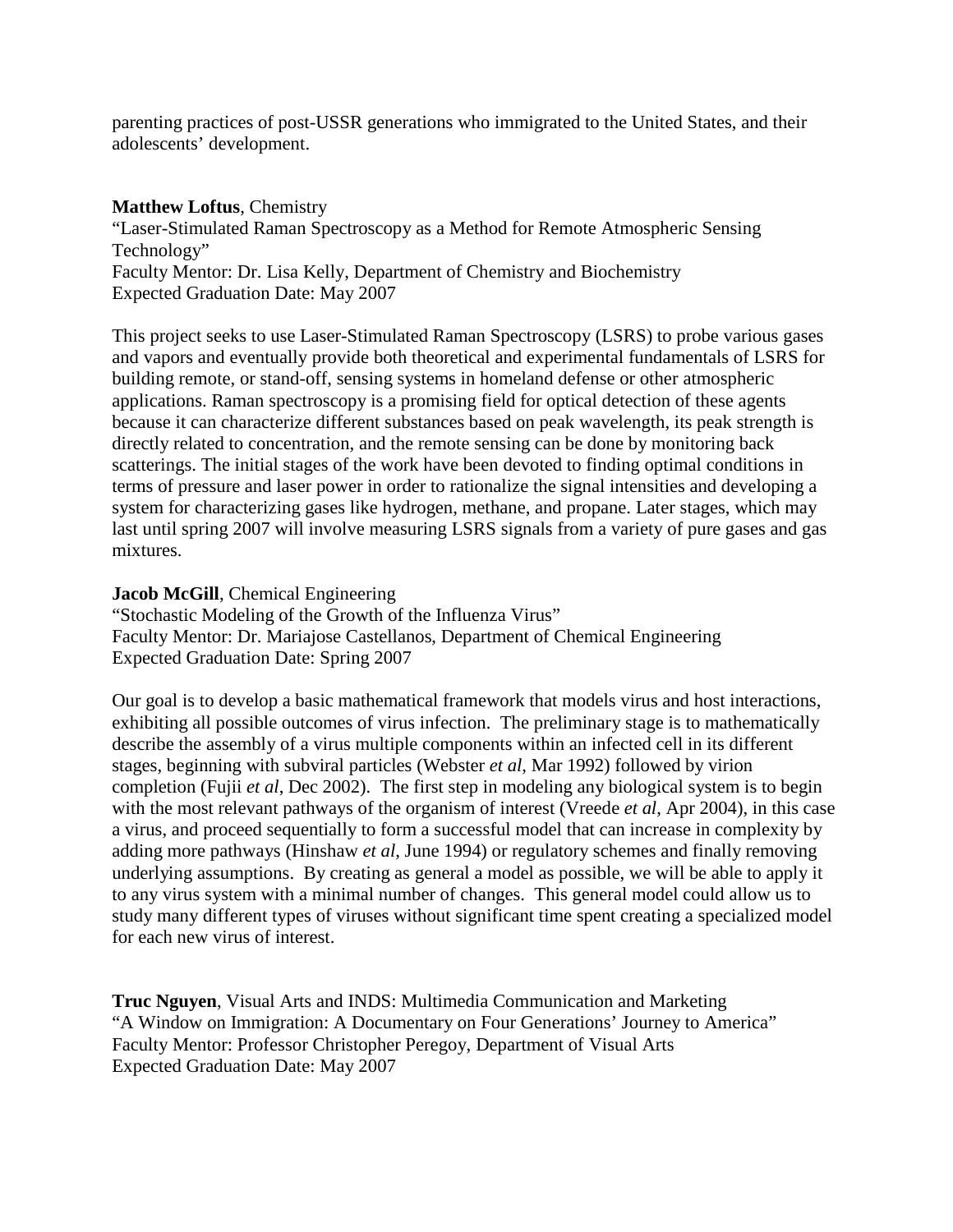I will research the themes of immigration within the American culture through text and photographic mediums. I will produce a photo documentation with an accompanying text exploring the lives of Post-Vietnam War refugees and their families. I will investigate the social development and personal stories of Vietnamese refugees, immigrants and first-generation Americans. I want to capture a brief history of the Vietnam War and the stories of their refugees, who later came to live in the United States. I will display this by photographing each person's contribution to America and have a complementing interview of their experiences. I will also explore the constant clashes between older generations and first-generation Americans over adapting to a new life and what defines "American Culture". I believe these issues have a universal appeal to all immigrants. My family will be the focus of this documentary. My family is comprised of four generations of Vietnamese descent, three generations of Vietnamese refuges and one generation of first-generation Americans. There are about 101 of us in my extended family.

#### **Irene Pastis**, Biochemistry

"Organic Synthesis of Ring Expanded Nucleoside Analogs for the Inhibition of Hepatitis B and C Viruses"

Faculty Mentor: Dr. Ramachandra Hosmane, Department of Chemistry and Biochemistry Expected Graduation Date: Spring 2007

A major health issue that has been has been distressing many scientists in the past two decades have been the spread of viral Hepatitis. Viral hepatitis is the one of the major morbidity and lethality causing viruses. These viruses cause severe infections and chronic conditions were in the cases of hepatitis B and C include cirrhosis and liver cancer.

Up to this point five different hepatitis viruses have been identified Hepatitis A, B, C, D and E. Hepatitis A and E though do not cause chronic active hepatitis as B and C do.

Hepatitis B is the annual death causing virus for more than 1.5 million people and more than 350 million people are infected with chronic hepatitis B. HBV kills more people than HIV nowadays. But along with Hepatitis B, Hepatitis C is also one of the most lethal viruses. More than 175 million people have been infected with HCV of whom 3.9 million are U.S. citizens and 2.7 of them have chronic HCV. In the light of these outrageous numbers scientists are trying to find a cure. On of the methods this project is focusing on is the organic synthesis of ring expanded bases.

### **Stephen Pirpiris,** Mechanical Engineering

"The Feasibility of Biodiesel from Phytoplankton" Faculty Mentors: Dr. Tony Farquhar and Dr. Charles Eggleton, Department of Mechanical Engineering Expected Graduation Date: Fall 2006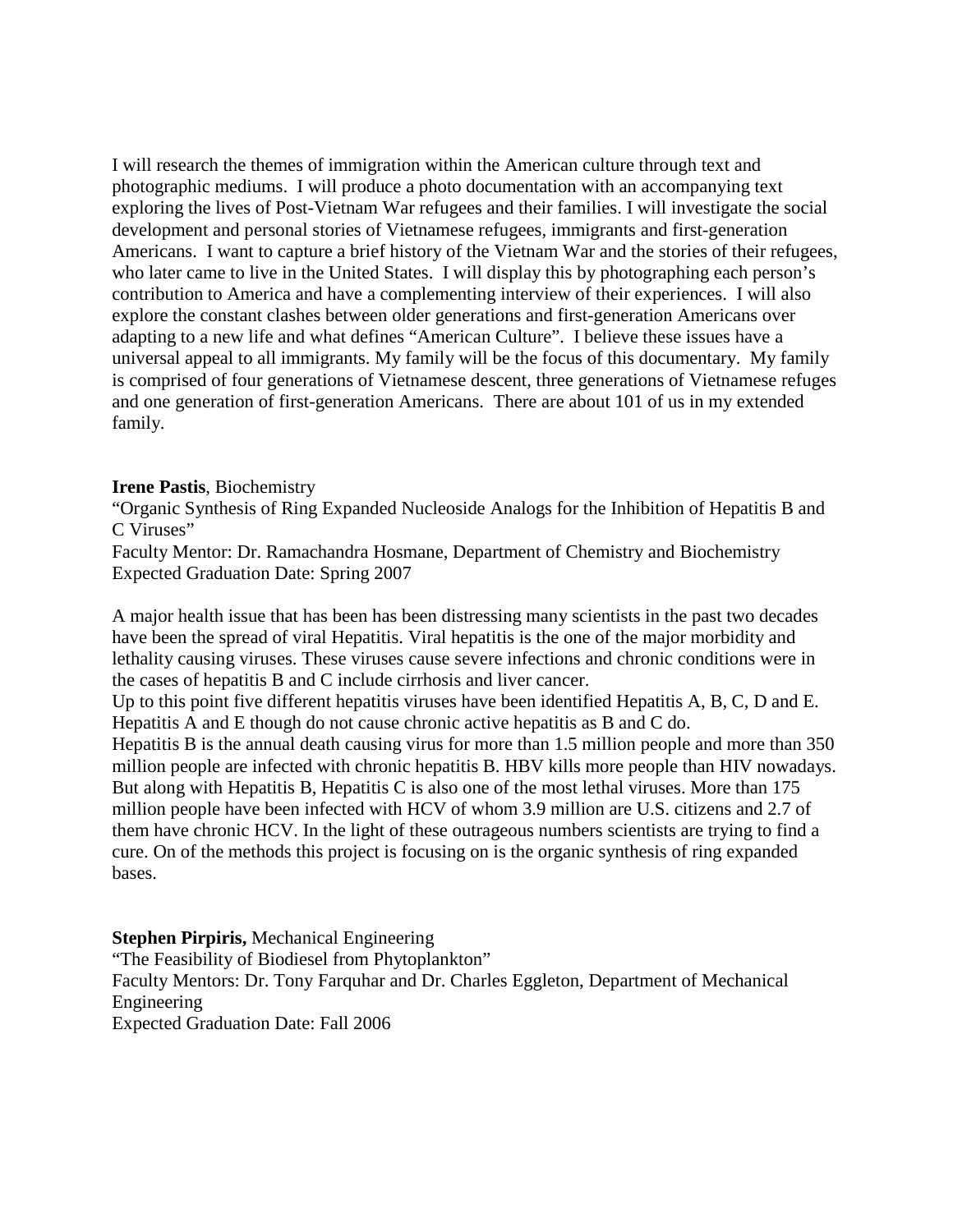The goal of this research is to model and develop a new process for commercially producing Biodiesel by farming phytoplankton feedstock from controlled brackish water and salt water. All Biodiesel manufacturers in the US today produce fuel using land based crops like soy beans. This research aims to provide the conditions necessary to move the production from land to water while finally costing the equivalent or less to produce. Biodiesel from farmland production is limited to competing with food demand, varying weather patterns and the ability of land crops to produce oil. This research will prove from concept to commercial process, the feasibility of Biodiesel manufacturing from our enormous aquatic feedstock here in the United States.

### **Stephanie Potter**, Visual Arts

"Recollections: A Visual Exploration of the Subjectivity of Memory" Faculty Mentor: Professor Calla Thompson, Department of Visual Arts Expected Graduation Date: Spring 2007

The purpose of this project is to examine what overlap exists between subjective and collective memory through a series of photographic works. An entity that everyone possesses, memory affects every individual differently. By transforming memory into a visual and tangible form, its complex essence can be considered and understood, and its metamorphosis more fully realized. My goal is to illustrate this idea through imaging a series of 50 photographs, ranging in size from  $4"x4"$  to  $4'x4'$ .

Intrigued by the idea that two people can remember the exact same event completely differently, I conducted informal preliminary research and found that people's memories seem to exist as a sort of fluid that revolves around a specific core. This core is often an object or person. When asked to describe this center, the subject's description is often very accurate, as if a photograph existed inside the psyche. The rest of the memory however, the fluid, seems to be ever evolving and changing, as life experiences and natural development mold and shape the person's perspective. This is why two people can remember the same event in two completely different ways. I want to create a project in which this can be translated into a visual experience.

**Christina Ralls,** Visual Arts; **Katharine Better,** Visual Arts

"Public Art as Catharsis: Interactive Sculpture and Community Outreach" Faculty Mentor: Professor Steven Bradley, Department of Visual Arts Expected Graduation Date: May 2007

According to Richard Owen Geer's *The Field of Community Performance*, community art should be "of the people, by the people, and for the people." My fellow student collaborator, Katharine Better and I have been intrigued by this idea since our exposure to the field thanks to the opportunities provided by UMBC. We truly believe that art can enrich people's lives and prove to be a catharsis. The people of this Information Age are greatly plagued by such things as depression, fear, poverty, violence and more that discourages many from their aspirations and dreams. We intend through our research and the completion of an interactive sculpture situated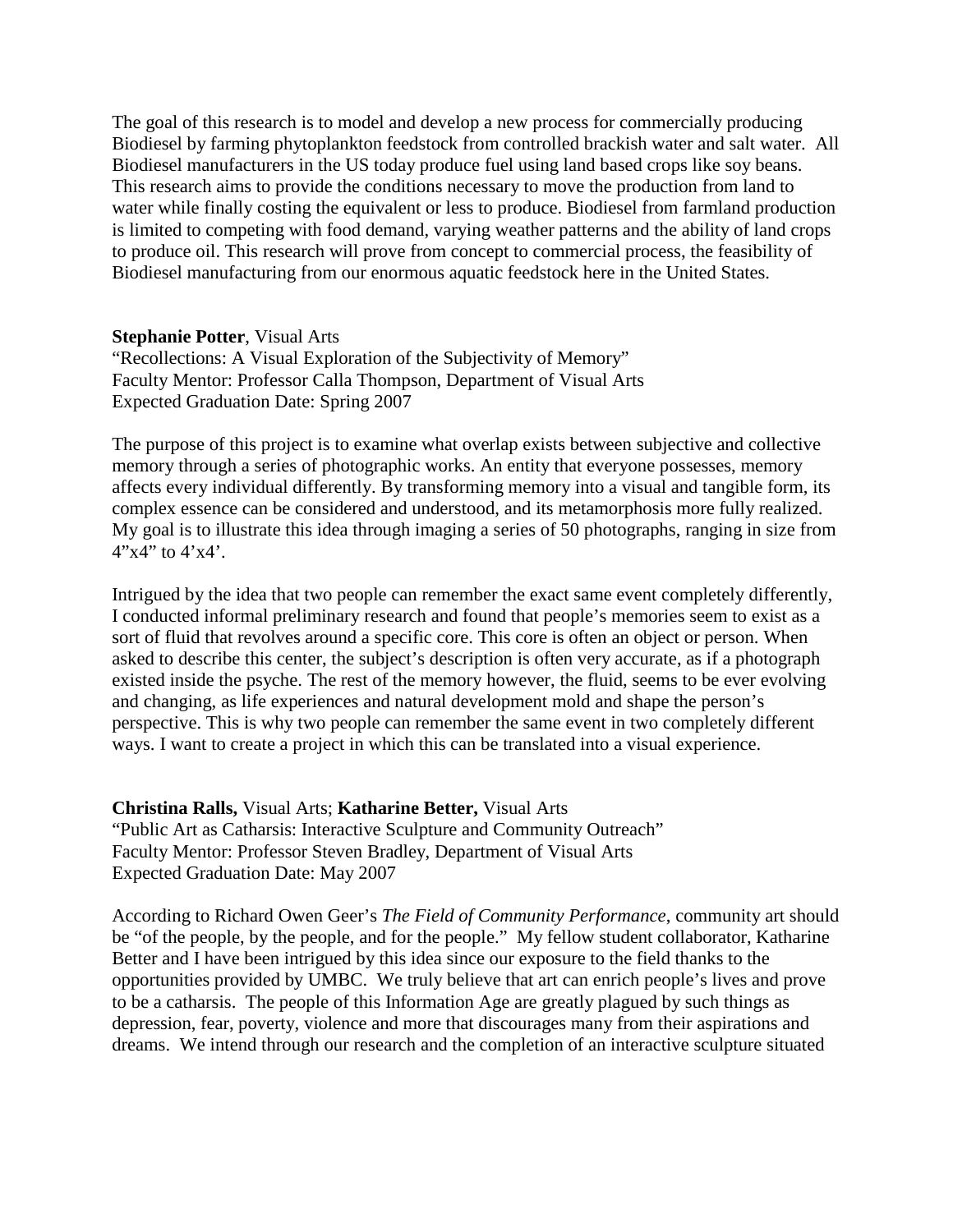in a public city space to motivate people to positively evaluate their lives and say, "I'm going to do something that will make me feel fulfilled and happy." We anticipate to effect a large demographic of people that does not seclude anyone according to age, ethnicity, gender, disabilities, economic status, sexual orientation, and religious beliefs. When one participates in an art piece, its purpose becomes more meaningful and personal to that individual. We want to give people something through artistic interaction that can inspire them to continue reaching for their dreams despite adversity.

#### **Jenette Ramirez**, History

"Outcomes of Female Patriotism: The women of the WAVES during and after WWII" Faculty Mentor: Dr. Amy Froide, Department of History Expected Graduation Date: December 2006

The purpose of my research project is to explore the expectations and outcomes of the women who chose to serve in the WAVES (Women Accepted for Voluntary Emergency Service), the women's reserve of the U.S. Navy during World War II. I specifically would like to know how the women accepted the challenge to serve in a military capacity while not knowing the outcome of their forthcoming experience. The goal of this project will be to research these women's expectations and find out how the reality of their military experiences led to a continued military career or affected their civilian lives after the war. Did women in the WAVES express the need for more women's opportunities or were they satisfied with their patriotic contribution? Were they able to return to a civilian lifestyle and pursue lives as wives and mothers and not as ranking woman of status? The WAVES were a group of highly motivated individuals that chose an irregular path to independence through patriotism and volunteerism. I believe this path of spirit, maturity, and experience should be explored and shared in an effort to show that America's naval women were a substantially motivated group who proved to be strong role models and activists for America's female society.

### **Charles Rutter**, Biology

"Habituation to the Distractive Properties of Virtual Reality in Pain Analgesia" Faculty Mentor: Dr. Lynnda Dahlquist, Department of Psychology Expected Graduation Date: Spring 2007

Recently, immersive virtual reality has become a hot topic within clinical pediatric psychology because of its ability to remove a child from a stressful situation, such as those that occur during invasive medical care. It has been shown that this sort of distraction leads not only to a decrease in patient anxiety, but also lowered pain ratings. Despite these facts clinicians have been wary of investing in this technology that will surely improve the life of their patients, as well as their own lives as caregivers. This is because the clinical applicability of immersive virtual reality has not been thoroughly investigated, and therefore clinicians are unsure if the potential applications of the equipment outweigh the costs.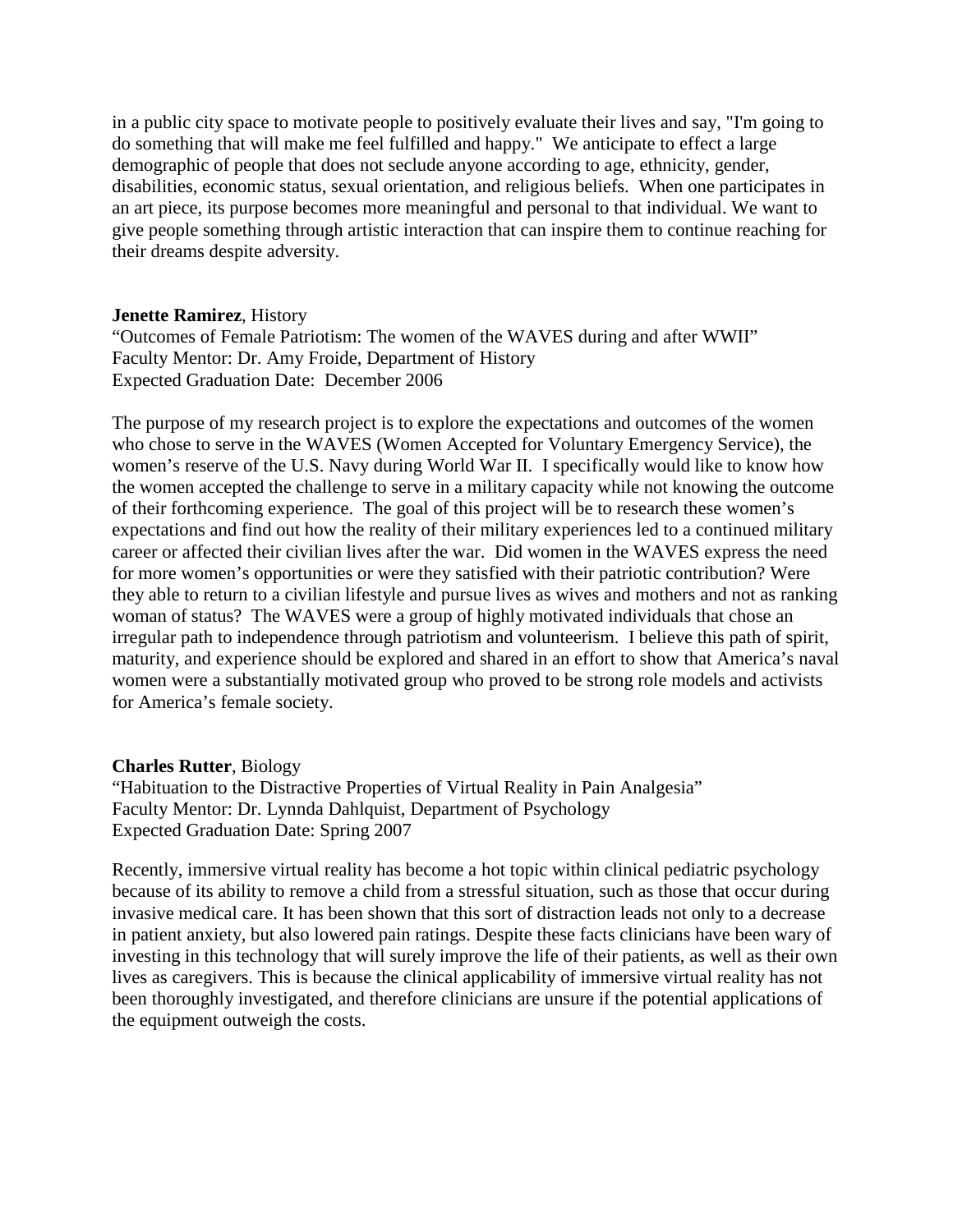One question that has been left unanswered is, does the novelty of immersive virtual reality lead to the observed decrease in pain and anxiety ratings? In more scientific terms, will patients habituate to distraction by immersive virtual reality with repeated treatments? Current literature on the topic is composed of a small number of case studies, as well as a handful of small empirical studies of less than ten subjects with a limited number of repeated treatments. Because the experimental populations in these studies have been small, the results are not as generalizable to society as a whole, thereby limiting their clinical import. The proposed study will be testing the phenomenon on a much larger scale, using 30-40 college age students over the course of 8 weekly treatments, to yield a much more controlled and powerful study of habituation to virtual reality distraction.

#### **Trevor Simpson**, Music Technology

"Study and Archiving of Impulses for Convolution Reverb" Faculty Mentor: Professor David Kim-Boyle, Department of Music Expected Graduation Date: Spring 2009

In obtaining this grant I wish to facilitate my further research and understanding, as well as create a comprehensive library of impulses and responses involved in the creation and use of convolution reverbs. Reverb, or ambience, is an often-overlooked phenomenon that plays a pivotal role in how all people perceive sound. A specific sound, a male voice for example, can instill a wide variety of different emotions on a listener based solely on the sonic character of the acoustic space. For example, a voice recorded in an empty parking garage may cause some people to feel uneasy. The science of convolution reverb allows an individual to "sample" an acoustic space and its signature sound and decay for use at a later date through a computer plugin. If awarded, I plan to use the grant to sample a variety of spaces at UMBC for use in the UMBC Recording Studios. Spaces to be sampled will include the Fine Arts Recital Hall, both Live Rooms in the recording studios, the Commons, the Commons Garage, and various stairwells. I feel that this will not only be beneficial to myself, but will also provide extremely useful and interesting tools for many generations of UMBC Recording students to come.

**Christina Stanley,** Political Science and Interdisciplinary Studies "Perceptions (or Misperceptions) and the Troubled State of US-Iranian Relations" Faculty Mentor: Dr. Cynthia Hody, Department of Political Science Expected Graduation Date: Spring 2007 (M.A.)

The purpose of this research is to publish a comprehensive research paper discussing the foreign policy stances of the United States and Iran dealing with nuclear proliferation. This paper will start with a history of modern US-Iranian relations, examining cultural, socio-economic, political, and international factors which affected foreign policy. Then the paper will briefly discuss the theories of international relations, and the utility that certain levels of analysis contribute to the discussion. Next the paper will look at empirical data from the decision/policy makers from both countries to ascertain the perceptions versus the reality of the nuclear situation.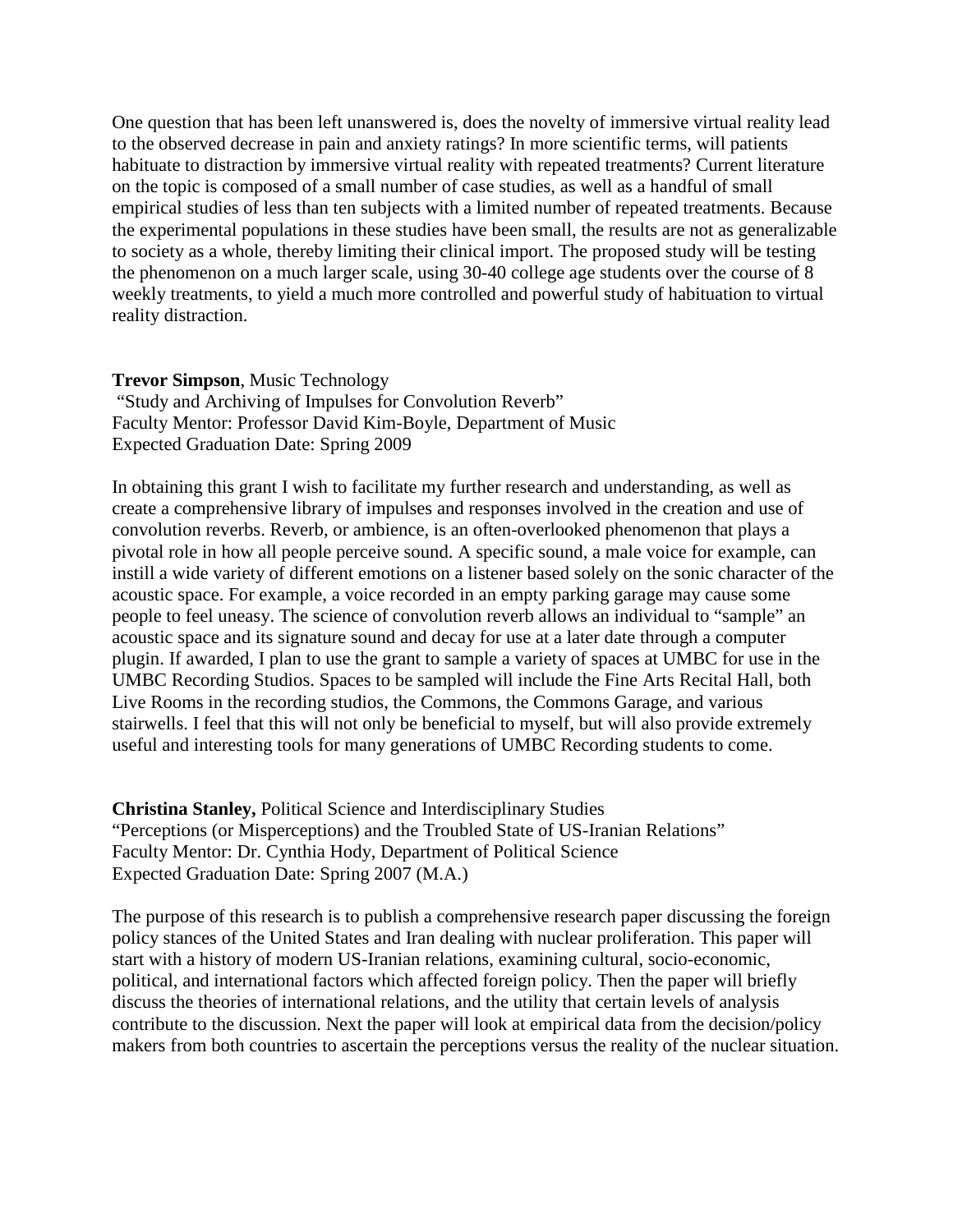Also the paper will discuss whether the US foreign policy positions encourage or dissuade states like Iran from becoming nuclear powers. Finally, and most importantly, this paper aims to create a solid, actionable, policy recommendation for the US government in the aim for eventual peace in the Middle East region, and nuclear non-proliferation in Iran.

**Aaron B. Stoler***,* Environmental Science "Microbial Respiration on Mixed Leaf Substrates" Faculty Mentor: Dr. Christopher Swan, Department of Environmental Science Expected Graduation Date: Spring 2007

My research concentrates on the effect of bacterial and fungal decomposition of leaf mixtures in stream. It is common knowledge that leaf litter in streams break down by a series of processes. After leaf senescence, bacteria and fungi immediately colonize leaf litter and begin the decomposition process, as well as making the leaves more satiable to insect shredders who further decompose the litter. It is not known, however, whether mixtures of different leaf species affect bacterial and fungal colonization. This is certainly a real issue, since multiple tree species provide input into most streams. Furthermore, many scientists are now asking what would happen if one or more tree species within riparian systems were to become extinct. The goal, therefore, of my research is to examine the trend of bacterial respiration rates (which directly reflect their amounts and activity) on mixed leaf litter. Respiration rates will also be examined in the presence of shredders to discern if shredders have any effect on bacterial / fungal activity. By continuing our understanding of leaf and organic matter breakdown within aquatic systems, we hope to increase our ability to predict trends in nutrient and energy cycling within streams.

**Erin Terwilliger,** Music Education; **Danielle Durbin,** Music Education; **Jacob Jensen**, Visual and Performing Arts; **Jonathan Pack**, Animation; **Una Petrovic,** Dance; and **Kim Patrick,** Music Recording "Miracle: A Reaction Integration of Dance, Music, and Visual Art" Faculty Mentor: Dr. Anna Rubin, Department of Music Expected Graduation Date: 2009

We would like to further our research of Mariko Mori's piece, *Miracle*, to create an in-depth reaction project involving dance, music, and visual art. *Miracle* is a collection of eight circular photographs that are both micro- and macrocosmic. *Miracle* gave us an uncanny feeling of supernaturality because the photographs captured images of objects that we would not have normally noticed or even thought about examining closely under normal circumstances. However, that feeling was outshone by the beauty of the colored glass and sparkly crystals. We would like to convey the same emotions as *Miracle* through our own combination of different artistic mediums namely dance, music, and visual art. Each medium will be shown through a different artistic view (e.g. an artistic structure will be shown through dance and the spatiality of the piece will be shown through music.) We will emulate the spirit of the piece in our own style.